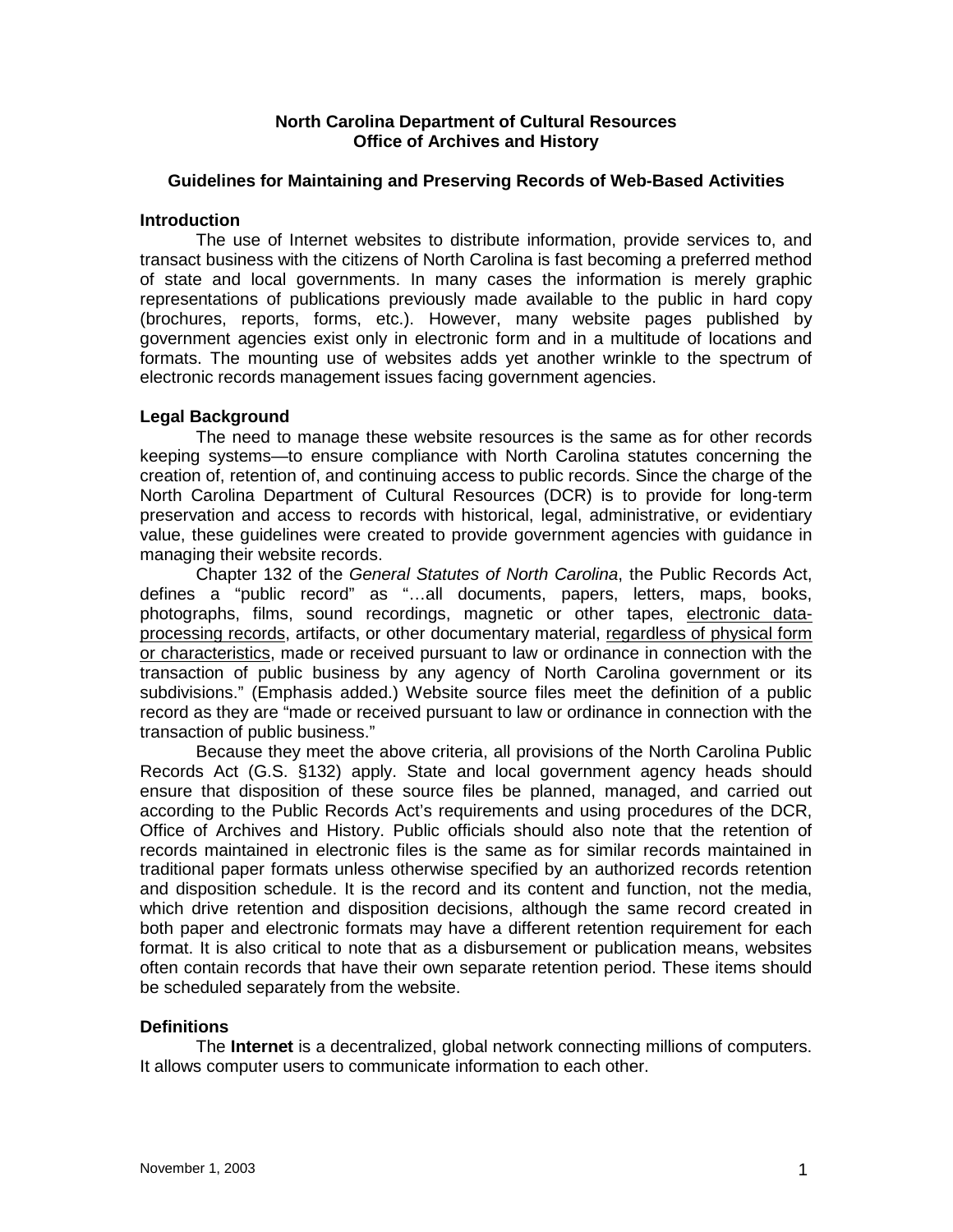**Websites** are collections of information, documents, and databases that are provided to a user community utilizing World Wide Web formats and protocols.

**Web page** is a source file, maintained as ASCII text, provided by a file server, and subsequently executed on a local computer, that uses HTML/XML markup languages and external software tools to produce a representation and provide meaning.

**HTML** is a non-proprietary file format for describing the structure of hypermedia documents—plain text (ASCII) files with embedded codes for logical markup, using tags to structure text into table, interactive forms, headings, paragraphs, lists, and more. It can be created and processed with a wide range of tools from simple text editors to sophisticated authoring software.

## **Website Content Assessment**

To help with the analysis of your agency's website, the Office of Archives and History has included a Website Content Assessment (WCA) table, which will allow you to determine the level of legal and/or managerial risk associated with your website and your online presence. Your future records keeping actions will be determined by the risk level under which you are currently operating.

## **Why Take Website Snapshots?**

Snapshots capture the look and feel of active agency websites at particular points in time and ensure that DCR, per its charge in the Public Records Act, documents agency use of the Internet over time.

## **Frequency of Capture**

The frequency of website changes and revisions will vary greatly from agency to agency. Some agencies that publish fairly static versions of policies, publications, or images may not see major changes to their website design for months at a time. However, agencies with more advanced services (interactive forms, streaming video, etc.) might undergo major changes a number of times each year. Recognizing those differences, DCR recommends that website snapshots be taken at the time of each major version change to the website (different look, additional features, etc.) or at least every two (2) years, whichever occurs first. For those agencies who have a high litigation risk, we recommend that you audit every change to the site, cite the date that change occurred and whether or not that change was posted as part of the official website. This documents for legal purposes your agency's position at a particular point in time.

# **Website Description Form**

DCR has prepared a standard description form (see attachment) that permits government agencies to capture easily information about the content, format, and technical characteristics of their websites. Submission of this descriptive information, along with copies of all active source files and both electronic and hard copy versions of relevant log files that document the names of files supporting the website, will allow DCR to provide continuing access to and an historical perspective for the provision of government information and services. [Agencies may deem it efficient to capture relevant source files using website capture software. This is an acceptable alternative to identifying and capturing source files manually, as long as the files are saved as ASCII text.]